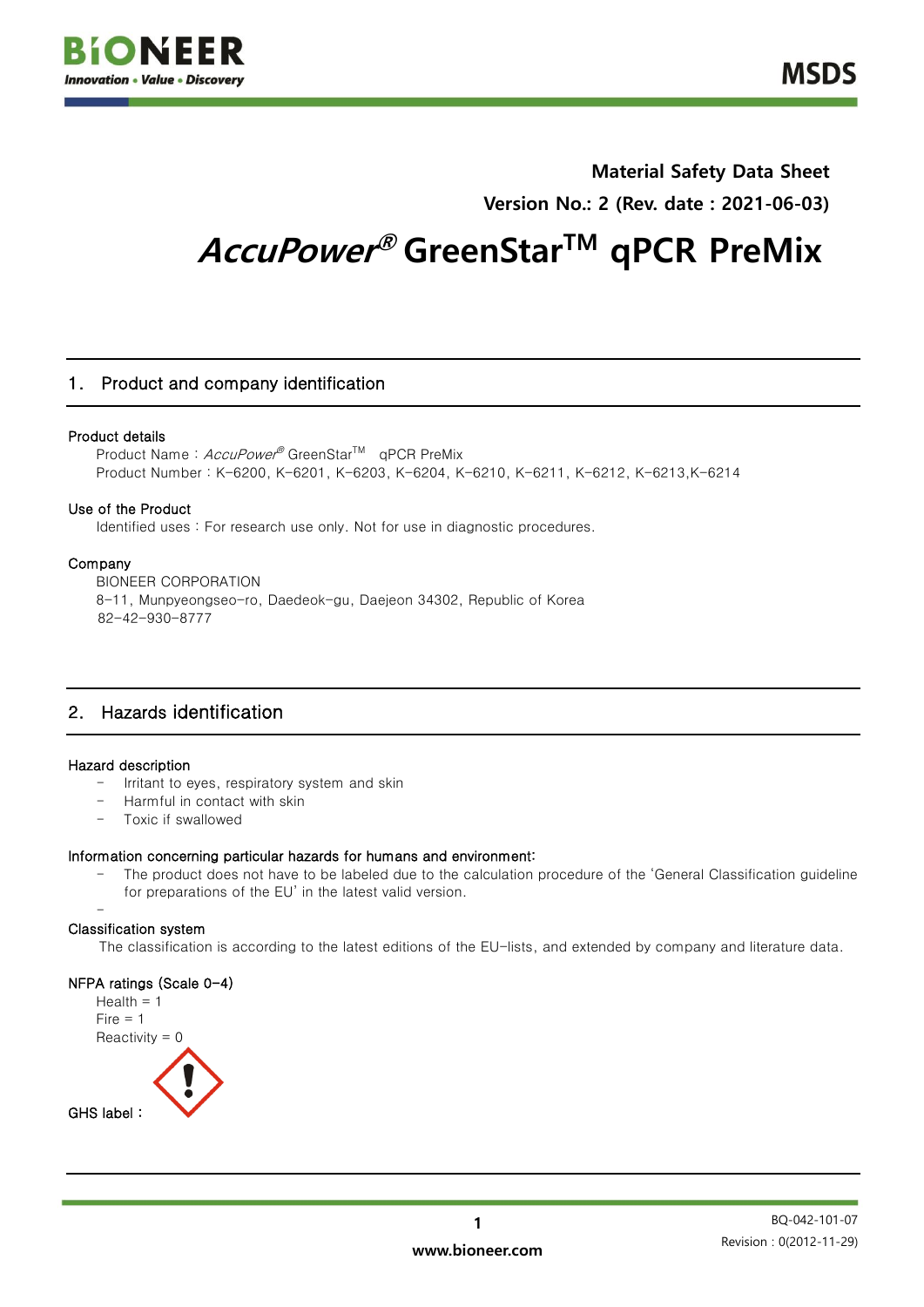## 3. Composition/information on ingredients

#### Chemical characterization

Description : Pellet, consisting of the following components:

| CAS No          | Component name     | weight $(\%)$ |
|-----------------|--------------------|---------------|
| $7447 - 40 - 7$ | Potassium Chloride | $\leq 0$ .    |
| 77-86-1         | TRIS Base          | < 0.          |

#### Other components:

Components not listed here are not dangerous or their concentrations do not exceed the limits specified in the EU directive. 1999/25/EC.

## 4. First aid measures

Skin contact: Wash off immediately with plenty of water Eye contact : Irrigate thoroughly with plenty of water, also under the eyelids. Ingestion : Never give anything by mouth to an unconscious person Inhalation : Move to fresh air

## 5. Fire-fighting measures

#### Fire and explosion hazards

Can be disregard.

#### Suitable extinguishing agents

Use dry chemical, CO2 or water spray. In fire conditions, fire-fighters should wear an appropriate mask or a selfcontaining breathing apparatus.

## 6. Accidental release measures

#### Person-related safety precautions

Use personal protective equipment

#### Measures for cleaning

Absorb on sand or vermiculite and place in closed containers for disposal. Ventilate area and wash spill site after material pickup is complete.

## 7. Handling and storage

## **Handling**

No special handling advice required.

## Storage

Keep tightly closed. Store in a cool dry place.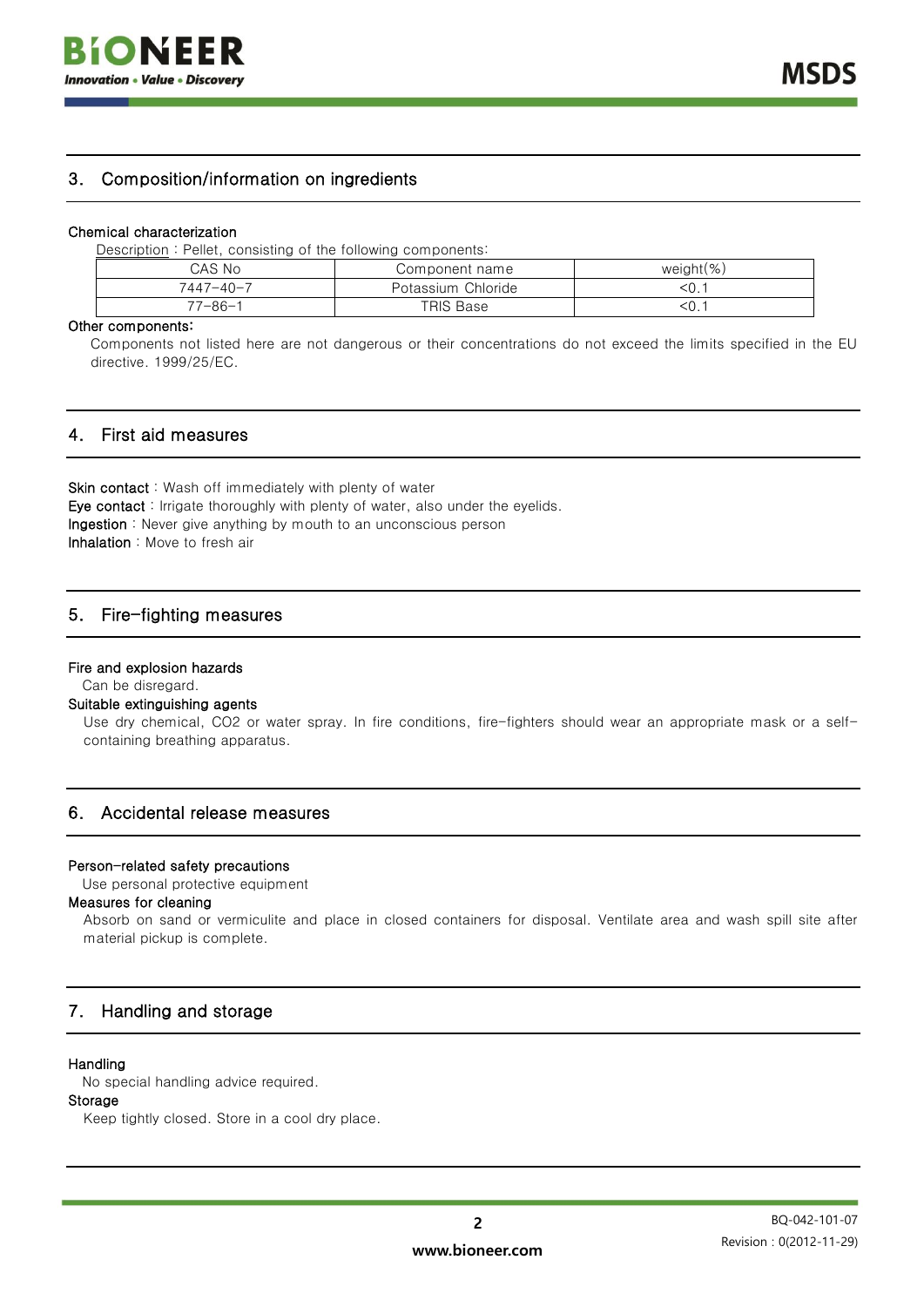

## 8. Exposure controls / personal protection

## Engineering measures

Ensure adequate ventilation, especially in confined areas.

#### Personal protective equipment

Respiratory : Respiratory protection is not required.

Hand protection : Impervious gloves

Eye protection : Chemical safety goggles.

Skin and body protection : Lightweight protective clothing.

General hygiene measures : Wash thoroughly after handling.

## 9. Physical and chemical properties

## General information

| Physical state                | Viscous pellet |
|-------------------------------|----------------|
| Color                         | Colorless      |
| Odor                          | odorless       |
| Boiling point / Boiling range | N/A            |
| Melting point / Melting range | N/A            |
| Freezing point                | N/A            |
| Vapor Pressure                | N/A            |
| <b>Vapor Density</b>          | N/A            |
| Volatile %                    | N/A            |
| Flash point                   | N/A            |
| Autoignition Temp             | N/A            |
| specific gravity              | N/A            |
| Density                       | N/A            |
| Solubility                    | N/A            |
| $N/A$ = not available.        |                |

## 10. Stability and Reactivity

#### **Stability**

Stable: stable. Materials to avoid : No information available Hazardous decomposition products No information available

## Hazardous polymerization

Will not occur.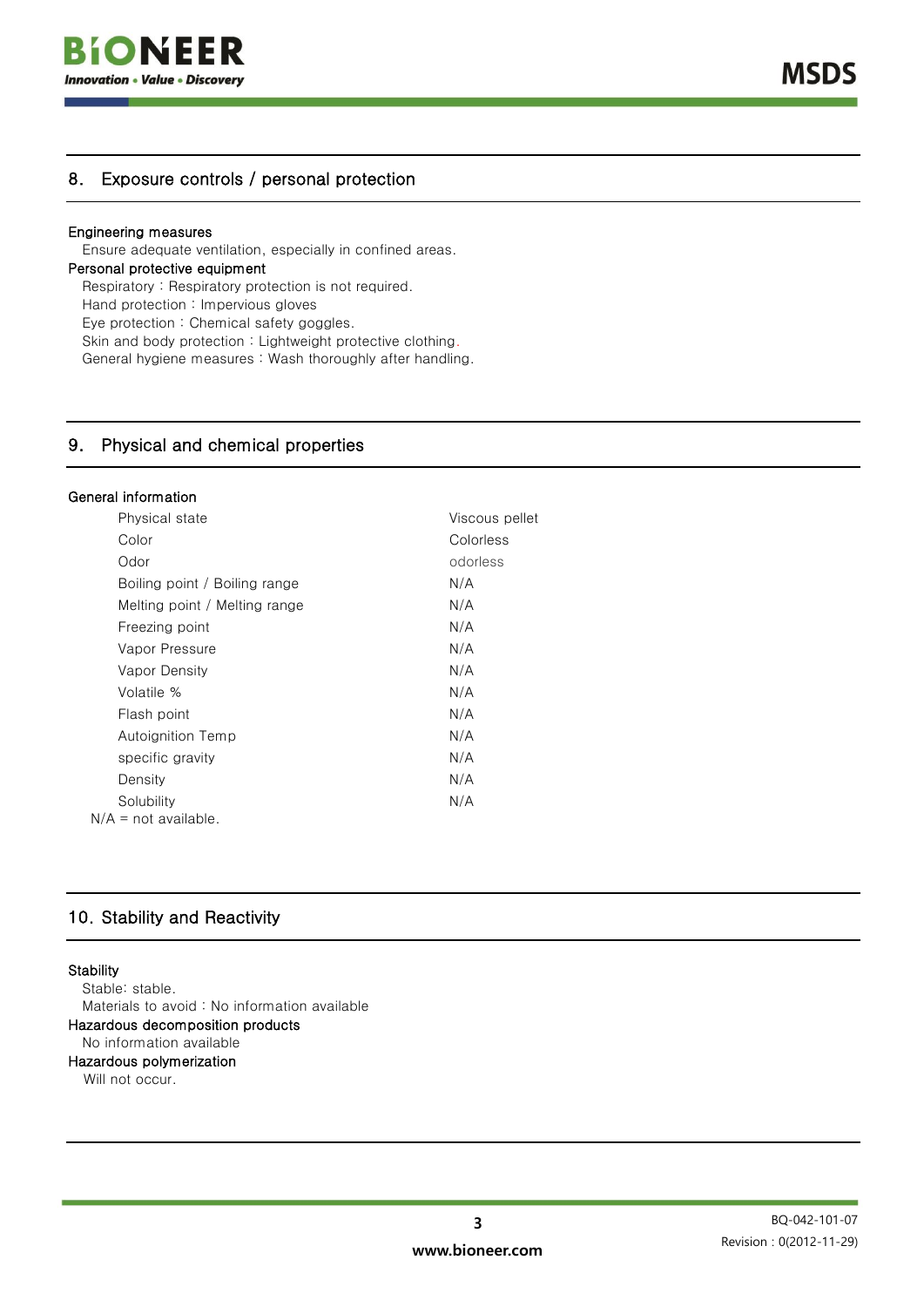

**MSDS** 

## 11. Toxicological information

## Route of exposure

Skin contact: No information available. Skin absorption: No information available. Eye contact: No information available. Inhalation: No information available.

## Signs and symptoms of exposure

To the best of our knowledge, the chemical, physical, and toxicological properties have not been thoroughly investigated.

## 12. Ecological information

Not data available.

## 13. Disposal considerations

Disposal must be made according to the Standard.

## 14. Transport information

## UNRTDG

Not regulated as a dangerous good

## IATA-DGR

Not regulated as a dangerous good

## IMDG-Code

Not regulated as a dangerous good

## Special precautions for user:

Not classified as dangerous in the meaning of transport regulations

## 15. Regulatory information

#### Indication of danger

Not hazardous Risk phrases No information available Safety phrases. No information available